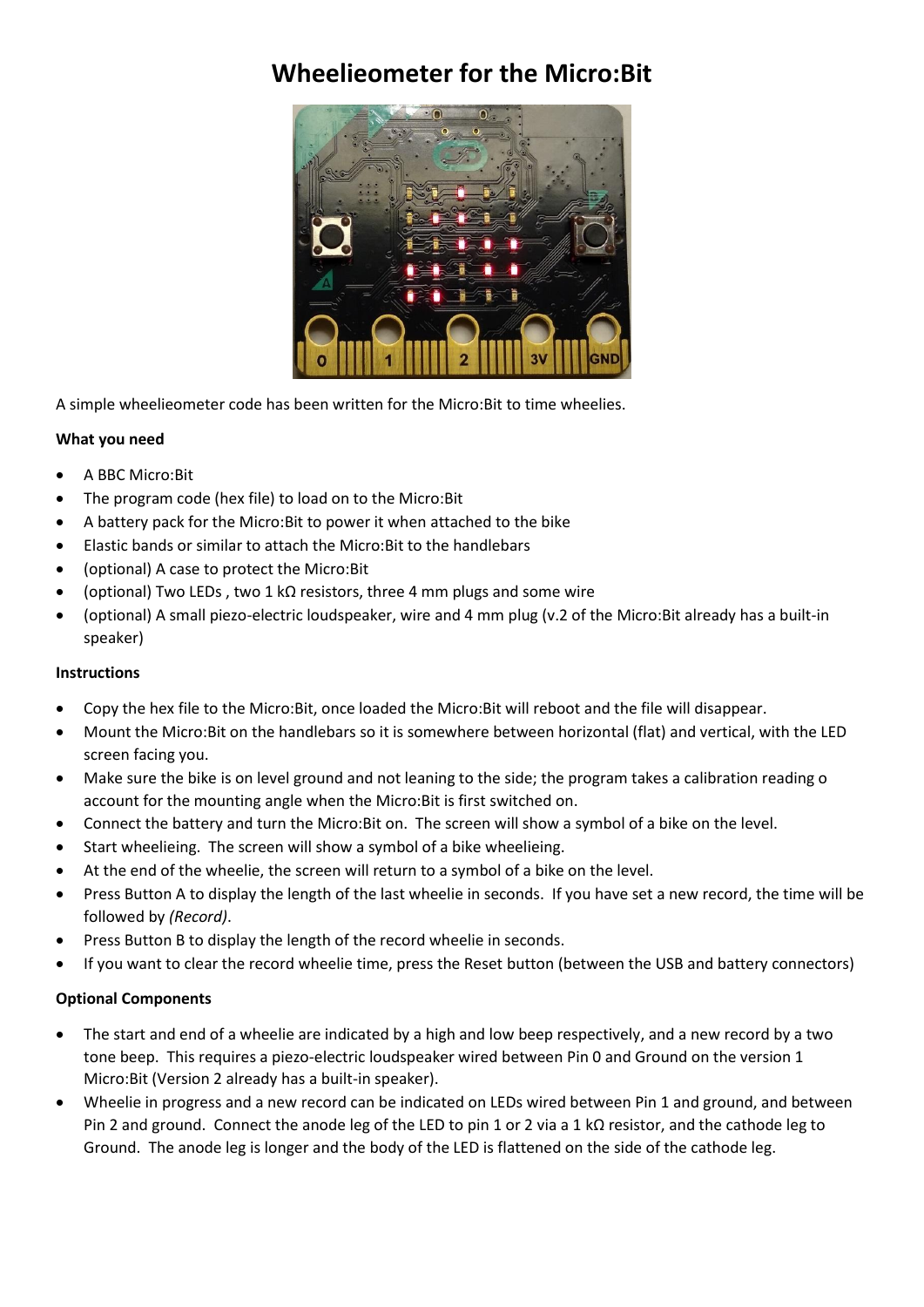# **Code Listing**

# *Block View*

*Initialisation*

|          | set MinWheelieAngle v to 15                            |          |  |  |
|----------|--------------------------------------------------------|----------|--|--|
| 申        | set MaxTilt $\bullet$ to 15                            |          |  |  |
| 申<br>set | AngleAveragingTime $\star$ to 250                      |          |  |  |
| в<br>set | AngleDatum • to rotation (°) pitch •                   |          |  |  |
| 日<br>set | TiltDatum $\bullet$ to rotation (°) roll $\bullet$     |          |  |  |
| Е<br>set | AngleAveragingTimeDatum $\bullet$ to running time (ms) |          |  |  |
| 寧        | set LastWheelieTime • to 0                             |          |  |  |
| 寧        | set RecordWheelieTime $\bullet$ to 0                   |          |  |  |
| ᇢ        | set ButtonsEnabled ▼ to true ▼                         |          |  |  |
| 目        | set CurrentIsRecord • to false •                       |          |  |  |
| 申。       | show leds                                              |          |  |  |
|          |                                                        |          |  |  |
|          |                                                        |          |  |  |
|          |                                                        |          |  |  |
|          |                                                        |          |  |  |
| 目        | digital write pin $P1 \times to 0$                     |          |  |  |
| ᅞ        | digital write pin P2 v to                              | $\theta$ |  |  |
|          |                                                        |          |  |  |

### *Button A*

| $-$ if<br>ButtonsEnabled =                     |              | $=$ $\bullet$ | true $\blacktriangledown$  |                            | then              |                         |      |                                            |                 |                                                                                                                                                                                          |                 |                                   |                               |  |
|------------------------------------------------|--------------|---------------|----------------------------|----------------------------|-------------------|-------------------------|------|--------------------------------------------|-----------------|------------------------------------------------------------------------------------------------------------------------------------------------------------------------------------------|-----------------|-----------------------------------|-------------------------------|--|
| $\blacksquare$ if<br>CurrentIsRecord $\bullet$ |              | $=$ $-$       |                            | false $\blacktriangledown$ | then              | the control of the con- |      |                                            |                 |                                                                                                                                                                                          |                 | <b>Contract Contract Contract</b> | the state of the state of the |  |
| $\Box$ show string join convert                |              |               | round $\bullet$            |                            | LastWheelieTime * |                         |      | $\begin{bmatrix} 100 \end{bmatrix}$<br>中華: |                 | $\div$ 40 to text $\boxed{3}$ $\ominus$ $\oplus$                                                                                                                                         |                 |                                   |                               |  |
| else                                           |              |               |                            |                            | $\Theta$          |                         |      |                                            |                 |                                                                                                                                                                                          |                 |                                   |                               |  |
| $\Box$ show string                             | join convert |               | round $\blacktriangledown$ |                            | LastWheelieTime > |                         | 14 M |                                            |                 | $\begin{pmatrix} 100 \\ 10 \end{pmatrix}$ $\div$ $\begin{pmatrix} 10 \\ 10 \end{pmatrix}$ to text $\begin{pmatrix} 1 \\ 1 \end{pmatrix}$ (Record) $\begin{pmatrix} 1 \\ 1 \end{pmatrix}$ |                 |                                   |                               |  |
| $\bigoplus$                                    |              |               |                            |                            |                   |                         |      |                                            | <b>Contract</b> | <b>Contract Contract</b>                                                                                                                                                                 | <b>Contract</b> | <b>Contract Contract</b>          |                               |  |
| 日<br>show leds                                 |              |               |                            |                            |                   |                         |      |                                            |                 |                                                                                                                                                                                          |                 |                                   |                               |  |
|                                                |              |               |                            |                            |                   |                         |      |                                            |                 |                                                                                                                                                                                          |                 |                                   |                               |  |
|                                                |              |               |                            |                            |                   |                         |      |                                            |                 |                                                                                                                                                                                          |                 |                                   |                               |  |
|                                                |              |               |                            |                            |                   |                         |      |                                            |                 |                                                                                                                                                                                          |                 |                                   |                               |  |
|                                                |              |               |                            |                            |                   |                         |      |                                            |                 |                                                                                                                                                                                          |                 |                                   |                               |  |

#### *Button B*

| <b>同</b> if<br>ButtonsEnabled ▼ |         | $=$ $\bullet$ | true $\blacktriangledown$ |                | then                                       |                                                 |                               |             | the state of the state of the  |                                |                                                                  | the state of the state of the   |                                 | the state of the con- |  |
|---------------------------------|---------|---------------|---------------------------|----------------|--------------------------------------------|-------------------------------------------------|-------------------------------|-------------|--------------------------------|--------------------------------|------------------------------------------------------------------|---------------------------------|---------------------------------|-----------------------|--|
| show string join convert        |         |               | round $\bullet$           |                |                                            | RecordWheelieTime $\bullet$ $\bullet$ $\bullet$ |                               | $\vert$ 100 |                                |                                | $\Rightarrow$ (10) to text ("s (Record)" $\bigoplus$ $\bigoplus$ |                                 |                                 |                       |  |
| $\overline{P}$ show leds        |         |               |                           |                |                                            |                                                 |                               |             |                                |                                |                                                                  |                                 |                                 |                       |  |
|                                 |         |               |                           |                |                                            |                                                 |                               |             |                                |                                |                                                                  | and the control                 | and the second state of         | and the state of      |  |
|                                 | $\pm$ . |               |                           | the company of |                                            | and the control of                              |                               |             | the property of the control of | the property of the control of |                                                                  | the property of the property of | the property of the property of |                       |  |
|                                 | $+$     |               |                           |                |                                            | $+$                                             | $+$                           |             |                                |                                |                                                                  |                                 |                                 |                       |  |
|                                 | $\pm$ . |               |                           |                | the state of the state of the state of the |                                                 | the state of the state of the |             | the property of the control of | and the state of               |                                                                  |                                 |                                 |                       |  |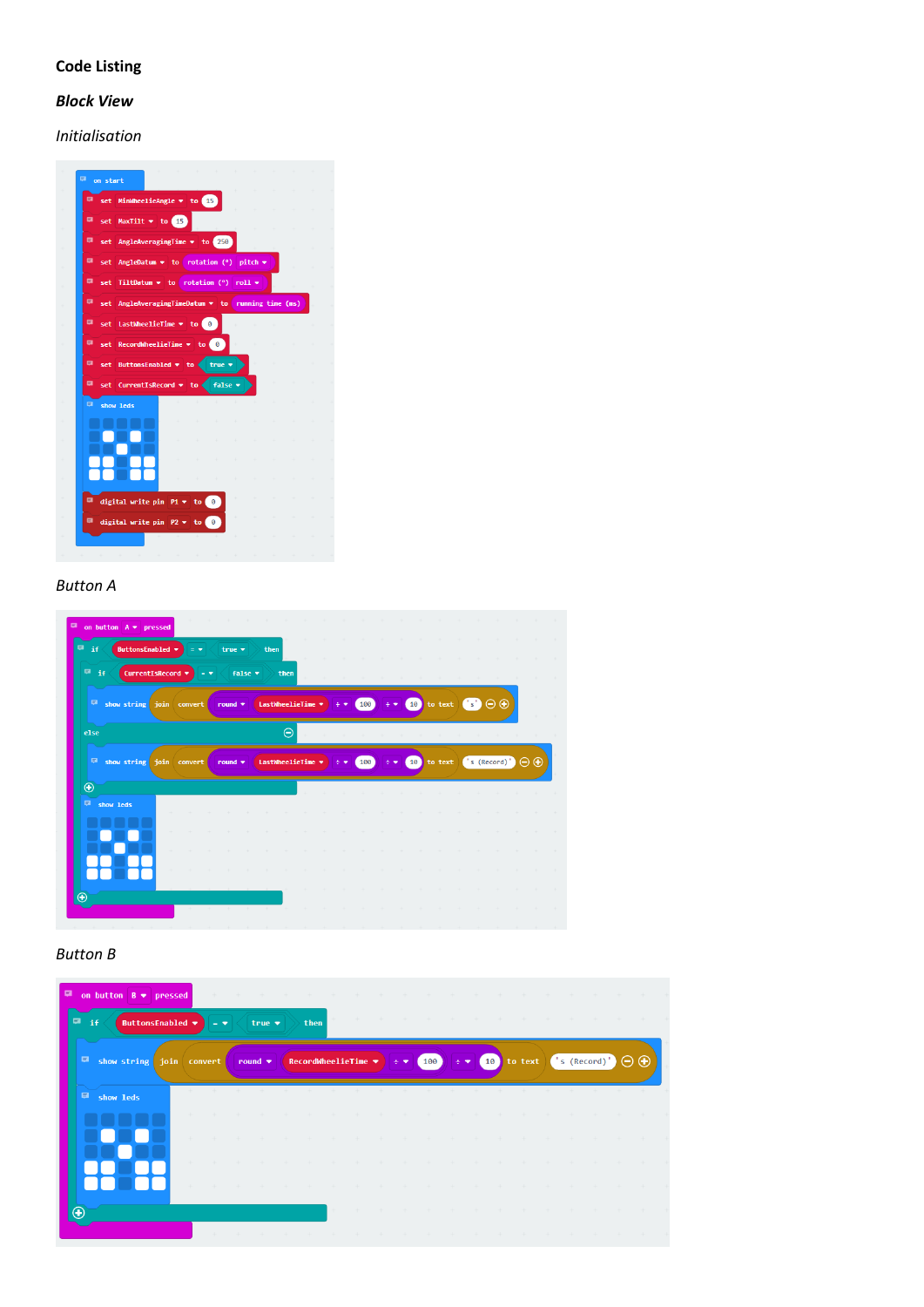#### *Main Loop*



#### *JavaScript*

// Show latest recorded time rounded to 1 decimal place input.onButtonPressed(Button.A, function () { // Button disabled during wheelie if (ButtonsEnabled == true) { // If last wheelie was a new record, this is indicated if (CurrentIsRecord == false) { // Show last wheelie time, rounded to one decimal place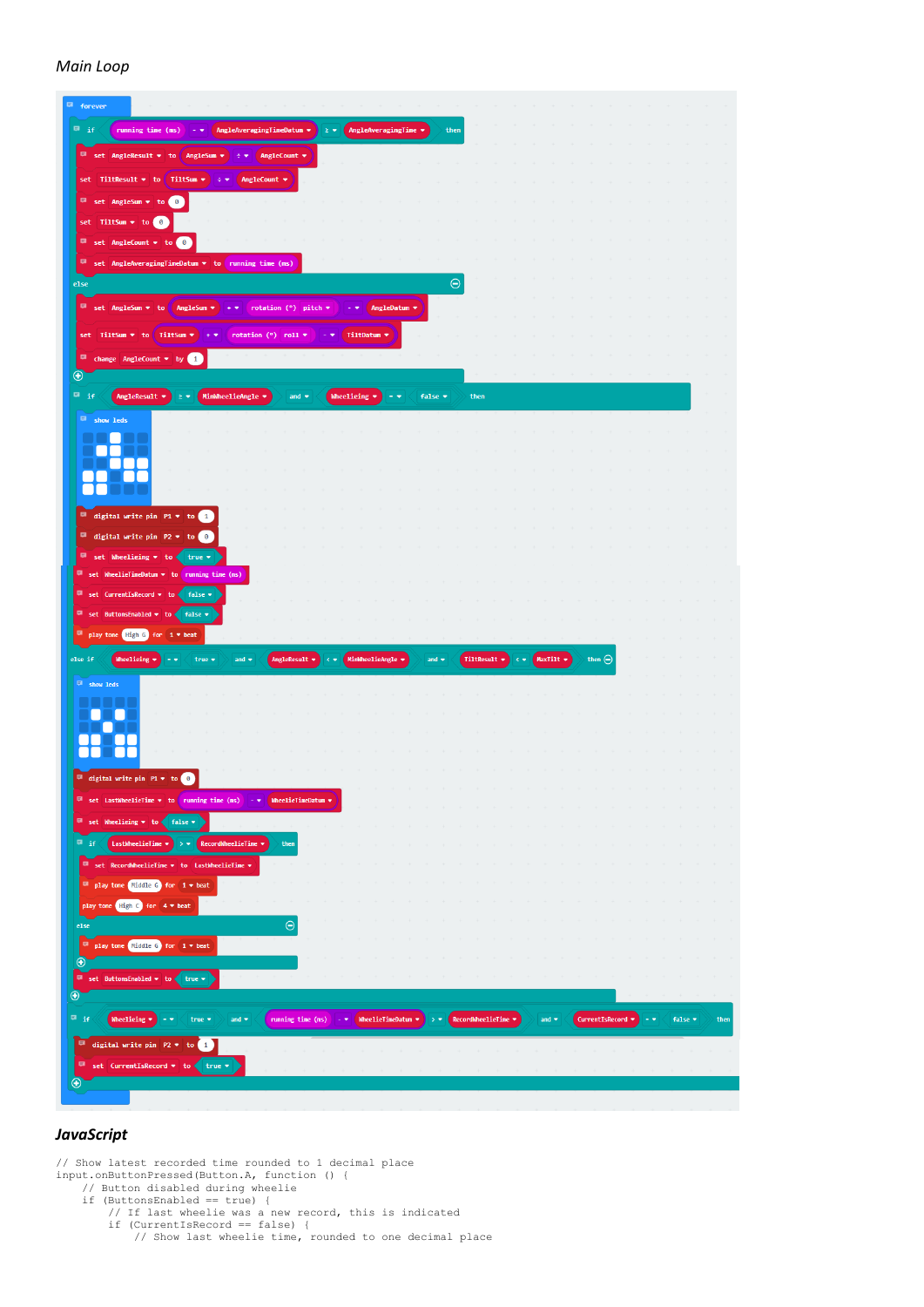```
 basic.showString("" + convertToText(Math.round(LastWheelieTime / 100) / 10) + "s")
          } else {
               // Indicate that the current time is a new record time
               basic.showString("" + convertToText(Math.round(LastWheelieTime / 100) / 10) + "s (Record)")
 }
           // Return to normal display
          basic.showLeds(`
 . . . . .
 . # . # .
 . . # . .
 # # . # #
              \frac{1}{2} \frac{1}{2} \frac{1}{2} \frac{1}{2} \frac{1}{2} \frac{1}{2} \frac{1}{2} \frac{1}{2} \frac{1}{2} \frac{1}{2} \frac{1}{2} \frac{1}{2} \frac{1}{2} \frac{1}{2} \frac{1}{2} \frac{1}{2} \frac{1}{2} \frac{1}{2} \frac{1}{2} \frac{1}{2} \frac{1}{2} \frac{1}{2} \left( \begin{array}{c} \cdot \cdot \cdot \cdot \end{array} \right) }
})
// Show record wheelie time rounded to 1 decimal place
input.onButtonPressed(Button.B, function () {
      // Buttons are locked during wheelie
      if (ButtonsEnabled == true) {
          // Show record time rounded to one decimal place
          basic.showString("" + convertToText(Math.round(RecordWheelieTime / 100) / 10) + "s (Record)")
          // Return to normal display
          basic.showLeds(`
               . . . . .
               . # . # .
                . \# .
              \begin{array}{cccccccccccccc} \# & \# & \# & \ldots & \# & \# \end{array} # # . # #
\left( \begin{array}{c} \cdot \cdot \cdot \cdot \end{array} \right) }
})
// Initialisation
let WheelieTimeDatum = 0
let Wheelieing = false
let TiltSum = 0let TiltResult = 0
let AngleCount = 0let AngleSum = 0
let AngleResult = 0
let CurrentIsRecord = false
let ButtonsEnabled = false
let RecordWheelieTime = 0
let LastWheelieTime = 0
// Minimum front/back angle required to detect wheelie
let MinWheelieAngle = 15
// Maximum allowable sideways tilt at end of wheelie (stops end of wheelie being detected early if rider steers in the 
air)
let MaxTilt = 15
// Time in milliseconds to average angle measurements over
let AngleAveragingTime = 250
// Measured bike front/back angle when level - compensates for mounting angle
let AngleDatum = input.rotation(Rotation.Pitch)
// Measured bike sideways tilt angle when level - compensates for mounting angle
let TiltDatum = input.rotation(Rotation.Roll)
// Timer value at start of an angle averaging period
let AngleAveragingTimeDatum = input.runningTime()
// Length of last measured wheelie in milliseconds
LastWheelieTime = 0
// Length of longest measured wheelie since startup in milliseconds
RecordWheelieTime = 0
// Whether A and B buttons enabled (buttons locked during wheelie)
ButtonsEnabled = true
// Whether last wheelie was a new record
CurrentIsRecord = false
// Initialise screen
basic.showLeds(`
     . . . . .
\begin{array}{cccccccccccc}\n\cdot & & \# & & \# & & \# & \circ \\
\cdot & & & \# & & \# & & \bullet\n\end{array} # # . # #
     # # . # #
\rightarrow// Initialise Pin 1 output for wheelie in progress
pins.digitalWritePin(DigitalPin.P1, 0)
// Initialise pin 2 output for last wheelie was a new record
pins.digitalWritePin(DigitalPin.P2, 0)
.<br>// Main loop
basic.forever(function () {
      // Average angle calculation
      if (input.runningTime() - AngleAveragingTimeDatum >= AngleAveragingTime) {
           // Calculate result at end of averaging time, divide summed values by number of readings
          AngleResult = AngleSum / AngleCount
          TiltResult = TiltSum / AngleCount
          // Reset summations for new calculation
          AngleSum = 0
         T\sin x = 0 // Reset number of readings
         AngleCount = 0
           // Reset timer value at start of averaging period
          AngleAveragingTimeDatum = input.runningTime()
 } else {
 // During the averaging period, sum the readings, subtract datum angle each time to compensate for mounting angle
 AngleSum = AngleSum + input.rotation(Rotation.Pitch) - AngleDatum
          TiltSum = TiltSum + (input.rotation(Rotation.Roll) - TiltDatum)
          // Increment count of number of readings
          AngleCount += 1
      }
```